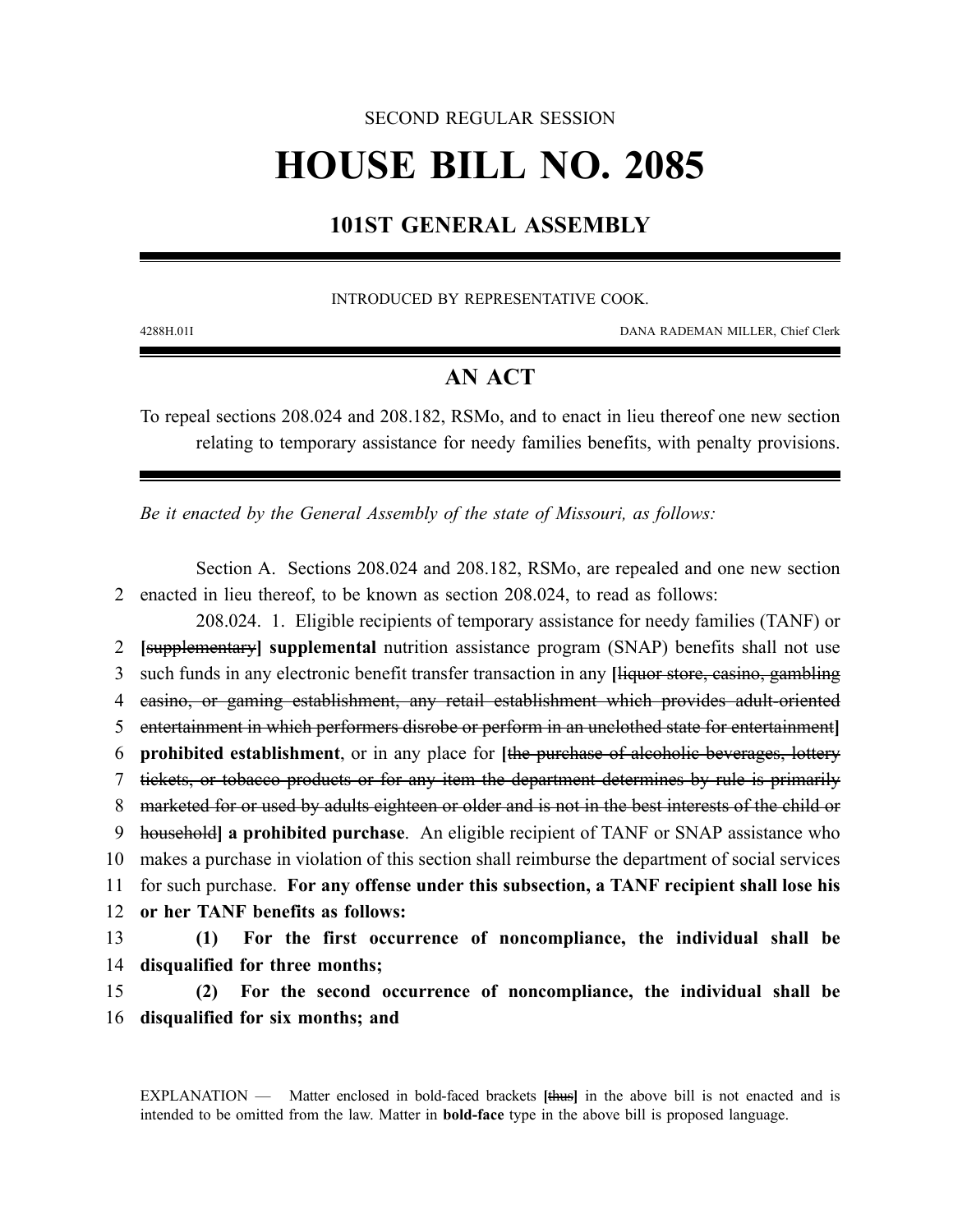## HB 2085 2

 **(3) For any third or subsequent occurrence of noncompliance, the individual shall be disqualified for a period of five years.**

 **An individual may resume participation in the program at the end of a disqualification period if the individual applies again.**

22 2. An individual, store owner or proprietor of an establishment shall not knowingly accept TANF cash assistance or **[**supplementary nutrition assistance program (SNAP)**] SNAP** funds held on electronic benefit transfer cards for **[**the purchase of alcoholic beverages, lottery tickets, or tobacco products**] a prohibited purchase** or **[**for use in any electronic benefit transfer transaction**]** in any **[**liquor store, casino, gambling casino, or gaming establishment, any retail establishment which provides adult-oriented entertainment in which performers 28 disrobe or perform in an unclothed state for entertainment, or in any place for the purchase of 29 aleoholic beverages, lottery tickets, or tobacco products or for any item the department determines by rule is primarily marketed for or used by adults eighteen or older and is not in the best interests of the child or household**] prohibited establishment**. No store owner or proprietor of any **[**liquor store, casino, gambling casino, gaming establishment, or any retail establishment which provides adult-oriented entertainment in which performers disrobe or perform in an unclothed state for entertainment**] prohibited establishment** shall adopt any policy, either explicitly or implicitly, which encourages, permits, or acquiesces in its employees knowingly accepting electronic benefit transfer cards in violation of this section. This section shall not be construed to require any store owner or proprietor of an establishment which is not a **[**liquor store, casino, gambling casino, gaming establishment, or retail establishment which provides adult-oriented entertainment in which performers disrobe or perform in an unclothed state for entertainment**] prohibited establishement** to check the source of payment from every individual who **[**purchases alcoholic beverages, lottery tickets, 42 tobacco products, or any item the department determines by rule is primarily marketed for or used by adults eighteen or older and is not in the best interests of the child or household**] makes a prohibited purchase**. An individual, store owner or proprietor of an establishment who knowingly accepts electronic benefit transfer cards in violation of this section shall be punished by a fine of not more than five hundred dollars for the first offense, a fine of not less than five hundred dollars nor more than one thousand dollars for the second offense, and a fine of not less than one thousand dollars for the third or subsequent offense.

 3. Any recipient of TANF or SNAP benefits who does not make at least one electronic benefit transfer transaction within the state for a period of ninety days shall have his or her benefit payments to the electronic benefit account temporarily suspended, pending an investigation by the department of social services to determine if the recipient is no longer a Missouri resident. If the department finds that the recipient is no longer a Missouri resident,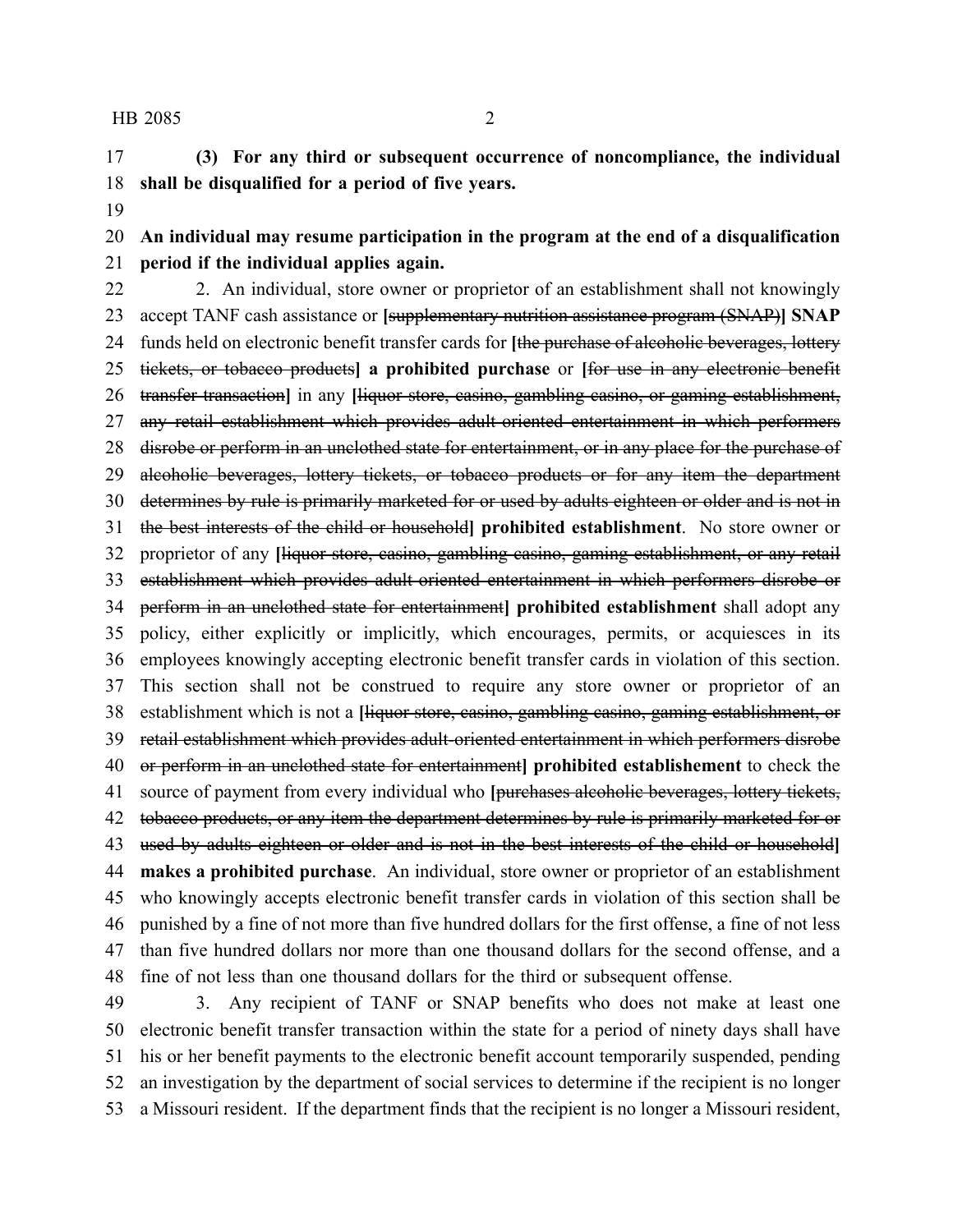## HB 2085 3

 it shall close the recipient's case. Closure of a recipient's case shall trigger the automated benefit eligibility process under section 208.238. A recipient may appeal the closure of his or her case to the director under section 208.080.

 4. A recipient who does not make an electronic benefit transfer transaction within the state for a period of sixty days shall be provided notice of the possibility of the suspension of funds if no electronic benefit transfer transaction occurs in the state within another thirty days after the date of the notice.

 5. **(1) The department shall apply for a waiver from the federal Department of Health and Human Services authorizing the implementation of subdivision (2) of this subsection if the department determines that a waiver is necessary for such implementation.**

 **(2) No recipient of TANF or SNAP benefits shall use his or her electronic benefit transfer (EBT) card at any automated teller machine (ATM), to receive cash back on a purchase, or to otherwise access the benefits as cash.**

**6.** For purposes of this section:

(1) The following terms shall mean:

 (a) "Electronic benefit transfer transaction", the use of a credit or debit card service, automated teller machine, point-of-sale terminal, or access to an online system for the withdrawal of funds or the processing of a payment for merchandise or a service; and

 (b) "Liquor store", any retail establishment which sells exclusively or primarily intoxicating liquor. Such term does not include a grocery store which sells both intoxicating liquor and groceries including staple foods as outlined under the Food and Nutrition Act of 2008;

**(c) "Pornography", any of the following:**

 **a. Any obscene material or performance depicting sexual conduct, sexual contact as defined in section 566.010, or a sexual performance; or**

 **b. Any visual depiction, including any photograph, film, video, picture, or computer or computer-generated image or picture, whether made or produced by electronic, mechanical, or other means, of sexually explicit conduct;**

 **(d) "Prohibited establishment", any liquor store, casino, gambling casino, gaming establishment, or any retail establishment that provides adult-oriented entertainment in which performers disrobe or perform in an unclothed state for entertainment;**

 **(e) "Prohibited purchase", alcoholic beverages, lottery tickets, pornography, or tobacco products, or any item the department determines by rule is primarily marketed** 89 for or used by adults eighteen years of age or older and is not in the best interests of a **child or household;**